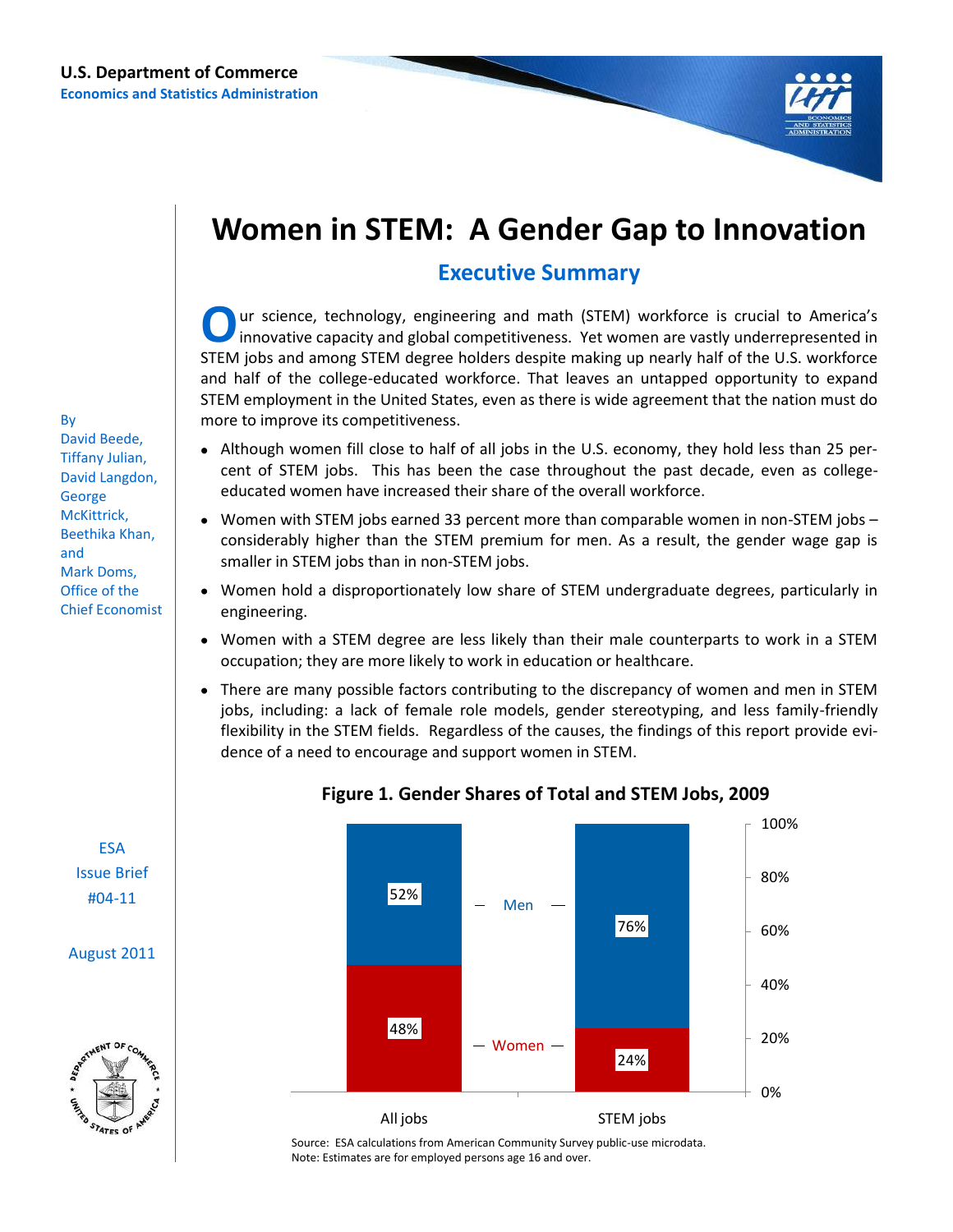The acronym STEM is fairly specific in nature referring to science, technology, engineering and math—however, there is no standard definition for what constitutes a STEM job. Science, technology, engineering and math positions consistently make the lists of STEM occupations, but there is less agreement about whether to include other positions such as educators, managers, technicians, healthcare professionals and social scientists. In this report, the Economics and Statistics Administration (ESA) defines STEM jobs to include professional and technical support occupations in the fields of computer science and mathematics, engineering, and life and physical sciences. Three management occupations are also included because of their clear ties to STEM. $^{1}$  Education jobs are not included because of the nature of the available data.<sup>2</sup> In addition, social scientists are not in $cluded.<sup>3</sup>$ 

ESA's STEM list contains 50 specific occupation codes (see Appendix Table 1), and in 2009, there were 7.4 million workers in these jobs, representing 5.3 percent of the workforce. To better put these jobs into context, we divide STEM occupations into four categories: computer and math, engineering and surveying, physical and life sciences, and STEM managerial occupations.<sup>4</sup> Across all levels of educational attainment, the largest group of STEM jobs is within the computer and math fields, which account for close to half (47 percent) of all

What is **STEM?** STEM employment. Second are engineering and surveying occupations, representing approximately one-third of all STEM employment, while 12 percent are in the physical and life sciences, and 8 percent in STEM management jobs.<sup>5</sup>

> Parallel to our list of STEM occupations, we also identify a set of STEM undergraduate degree fields that span computer science and mathematics, engineering, and life and physical sciences (see Appendix Table 2). We define STEM degree holders as persons whose primary or secondary undergraduate major was in a STEM field. Consistent with the occupations selected for this report, we exclude business, healthcare, and social science majors.<sup>6</sup>

## **Women in STEM jobs**

According to the Census Bureau's 2009 American Community Survey (ACS), women comprise 48 percent of the U.S. workforce but just 24 percent of STEM workers. In other words, half as many women are working in STEM jobs as one might expect if gender representation in STEM professions mirrored the overall workforce. (See Figure 1.)

This underrepresentation has remained fairly constant over the past decade, even as women's share of the college-educated workforce has increased. As shown in Table 1, between 2000 and 2009, women's share of the STEM workforce remained constant at 24 percent, while their share of all college-educated workers increased from 46 to 49 percent. Using data from the Census Bureau's Cur-

| (UIUUSUIIUS UJ WUIKEIS) |        |        |        |        |      |                |  |
|-------------------------|--------|--------|--------|--------|------|----------------|--|
|                         |        | Male   |        | Female |      | Percent Female |  |
|                         | 2000   | 2009   | 2000   | 2009   | 2000 | 2009           |  |
| All workers             | 69,098 | 73,580 | 60,619 | 67,058 | 47%  | 48%            |  |
| College-educated        | 18,995 | 22,167 | 16,415 | 21,433 | 46%  | 49%            |  |
| STEM workers            | 5,321  | 5,640  | 1,680  | 1,790  | 24%  | 24%            |  |
| College-educated        | 3,259  | 3,738  | 1,002  | 1,199  | 24%  | 24%            |  |

### *(thousands of workers)* **Table 1. Total and STEM Employment by Gender and Educational Attainment, 2000 and 2009**

Source: ESA calculations from Census 2000 and 2009 American Community Survey public-use microdata. Note: Estimates are for employed persons age 16 and over.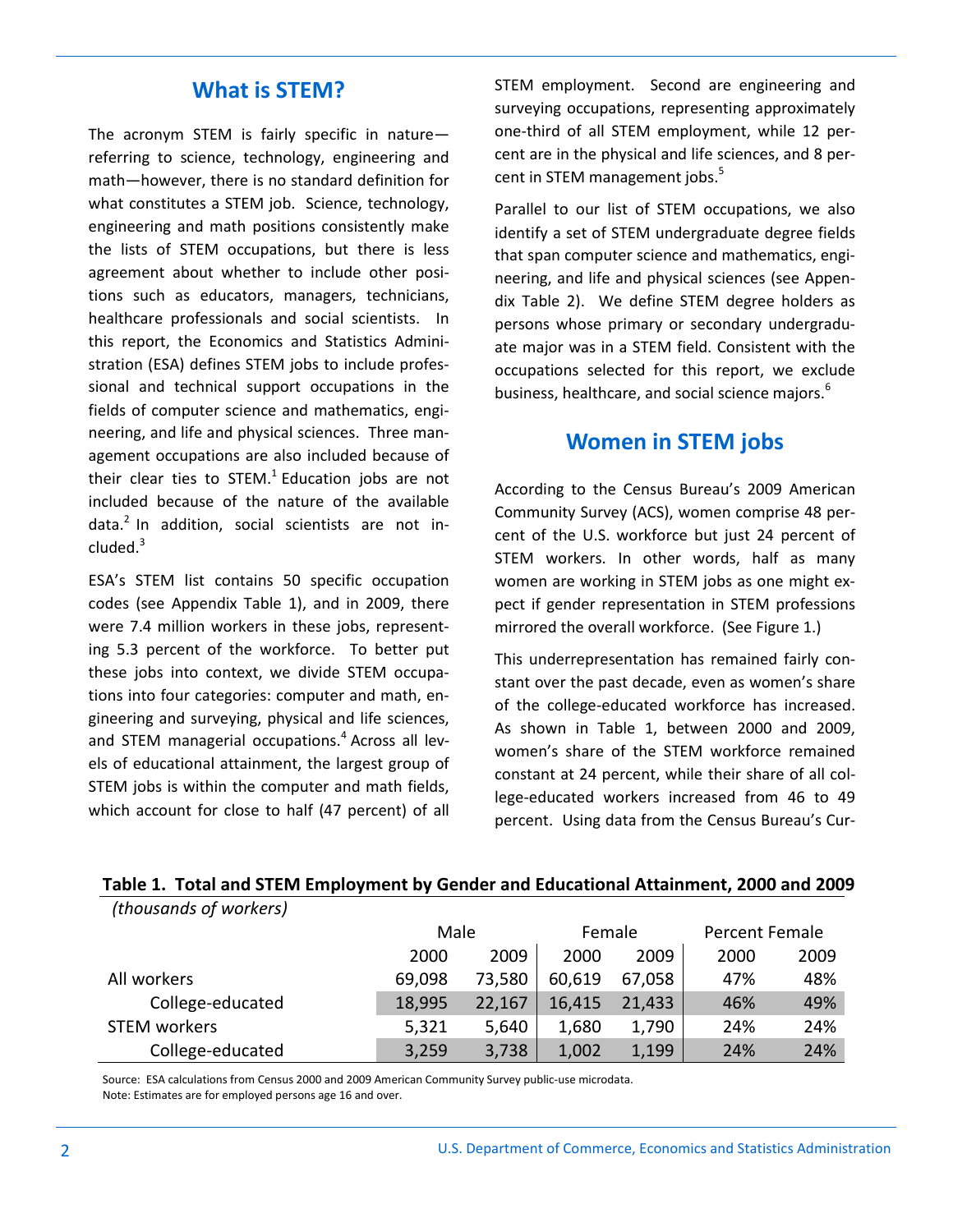| Table 2. Employment in STEM Occupations in 2009 |  |
|-------------------------------------------------|--|
|-------------------------------------------------|--|

| $\mu$                      |       |       |        |       |                |      |
|----------------------------|-------|-------|--------|-------|----------------|------|
|                            | Male  |       | Female |       | Percent Female |      |
|                            | 2000  | 2009  | 2000   | 2009  | 2000           | 2009 |
| <b>STEM</b> total          | 5,321 | 5,640 | 1,680  | 1,790 | 24%            | 24%  |
| Computer science and math  | 2,202 | 2,534 | 940    | 929   | 30%            | 27%  |
| Engineering                | 2,185 | 2,079 | 318    | 330   | 13%            | 14%  |
| Physical and life sciences | 551   | 553   | 310    | 374   | 36%            | 40%  |
| <b>STEM managers</b>       | 382   | 474   | 111    | 157   | 23%            | 25%  |

*(thousands of workers)*

Source: ESA calculations from Census 2000 and 2009 American Community Survey public-use microdata. Note: Estimates are for employed persons age 16 and over.

rent Population Survey (CPS) going back to 1994, almost identical trends emerge.

Among STEM jobs, women's representation has varied over time. While the female share has declined in computer and math jobs, their share has risen in other occupations. In 2009, women comprised 27 percent of the computer and math workforce (the largest of the four STEM components), a drop of 3 percentage points since 2000. (See Table 2.) Engineers are the second largest STEM occupational group, but only about one out of every seven engineers is female. Interestingly, the number of female engineers edged up by 12,000 over nine years, while the number of male engineers declined by 106,000. In physical and life sciences jobs, however, women made up about 40 percent of the workforce in 2009, up from 36 percent in 2000. STEM managers is another area that has shown growth, with women's share of the workforce increasing to 25 percent.

Men are much more likely than women to have a STEM job regardless of educational attainment. Figure 2 demonstrates that higher education levels generally correspond to an increased likelihood of having a STEM job for both men and women. The gap lessens somewhat at the doctoral level, but



### **Figure 2. Share of Workers in STEM Jobs by Gender and Educational Attainment, 2009**

Source: ESA calculations from American Community Survey public-use microdata. Note: Professional degrees include medical, dental, veterinary, and law degrees. Estimates are for employed persons age 16 and over.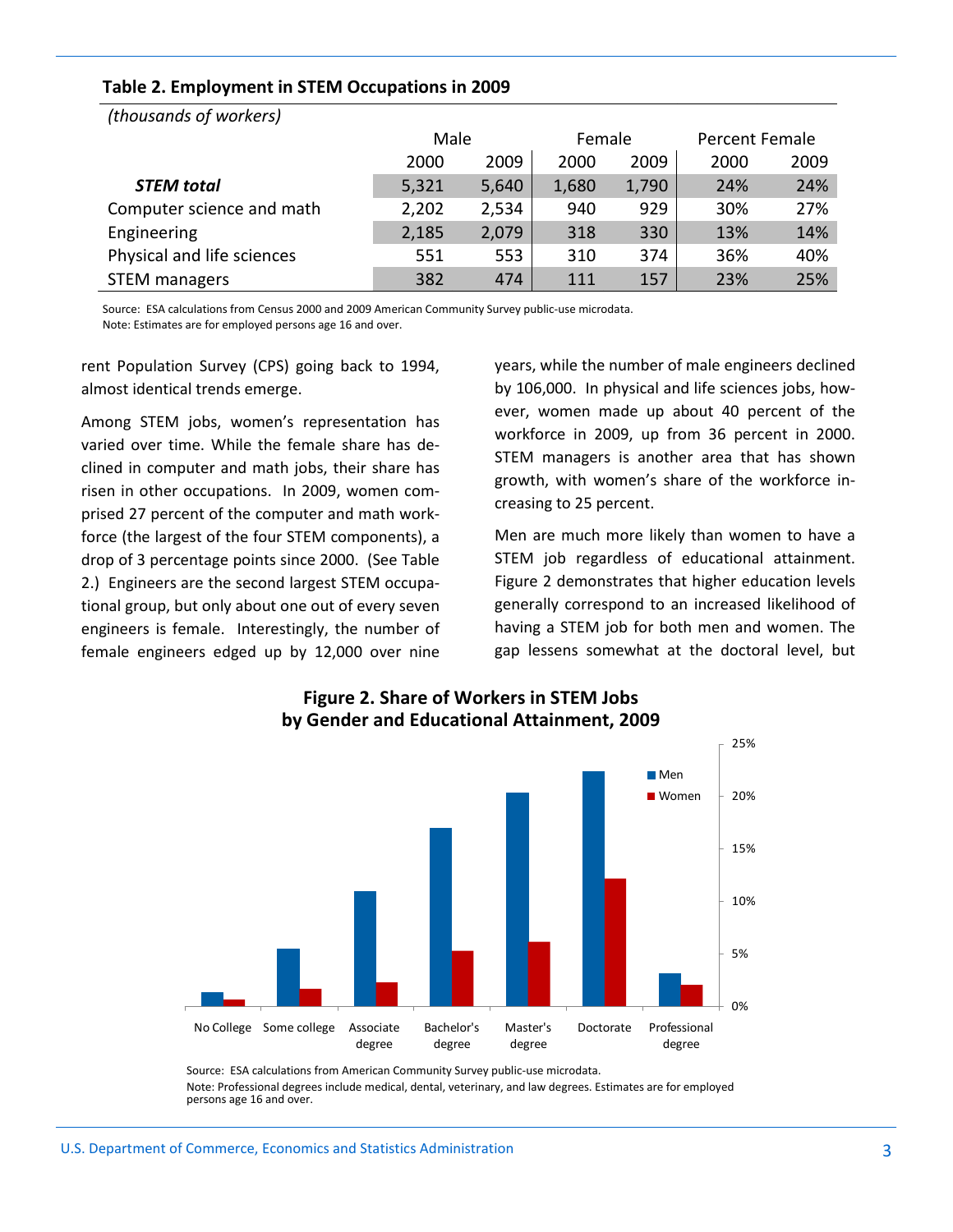women still lag far behind men in STEM employment.<sup>7</sup>

## **STEM worker earnings and gender**

There are two notable findings in examining the relationship between STEM, gender and earnings. First, as is clearly documented in our previous report "*STEM: Good Jobs Now and for the Future,*" STEM workers earn considerably more than their non-STEM counterparts (what we call in this report the "STEM earnings premium"). Second is the gender wage gap – a robust finding that women earn considerably less than men, even after controlling for a wide set of characteristics such as education and age. Figure 3 highlights how these two findings intersect by showing the average hourly earnings of full-time, year-round workers in private sector STEM and non-STEM jobs. On average, men and women earn \$36.34 and \$31.11 per hour, respectively, in STEM jobs – higher than the \$24.47 that men earn and \$19.26 that women earn, on average, in other occupations. For every dollar earned by a man in STEM, a woman earns 14 cents (or 14

percent) less, smaller than the 21 percent gender wage gap in non-STEM occupations, but a clear gender disparity nonetheless.

While illustrative, these simple comparisons do not take into account the many factors that can help explain why STEM workers tend to earn more than non-STEM workers, or why women earn less than men. Following the methodology of our earlier STEM report, we use regression analyses to control for many of these factors, including workers' age, educational attainment, and region of residence. The results of these analyses underscore both the STEM earnings premium and the gender earnings gap.

In our previous report on this issue, we found that STEM workers earn significantly more than their non-STEM counterparts in the private sector. So, one way to compare men and women in STEM is to see to what extent their STEM earnings premium varies. Our analysis shows that, all else being equal, women in STEM jobs earn 33 percent more than their female peers in other jobs, while the STEM premium for men is 25 percent.



**Figure 3. Average Hourly Earnings by Gender and Occupation, 2009**

Source: ESA calculations from American Community Survey public-use microdata. Note: Estimates are for full-time year-round private wage and salary workers age 16 and over.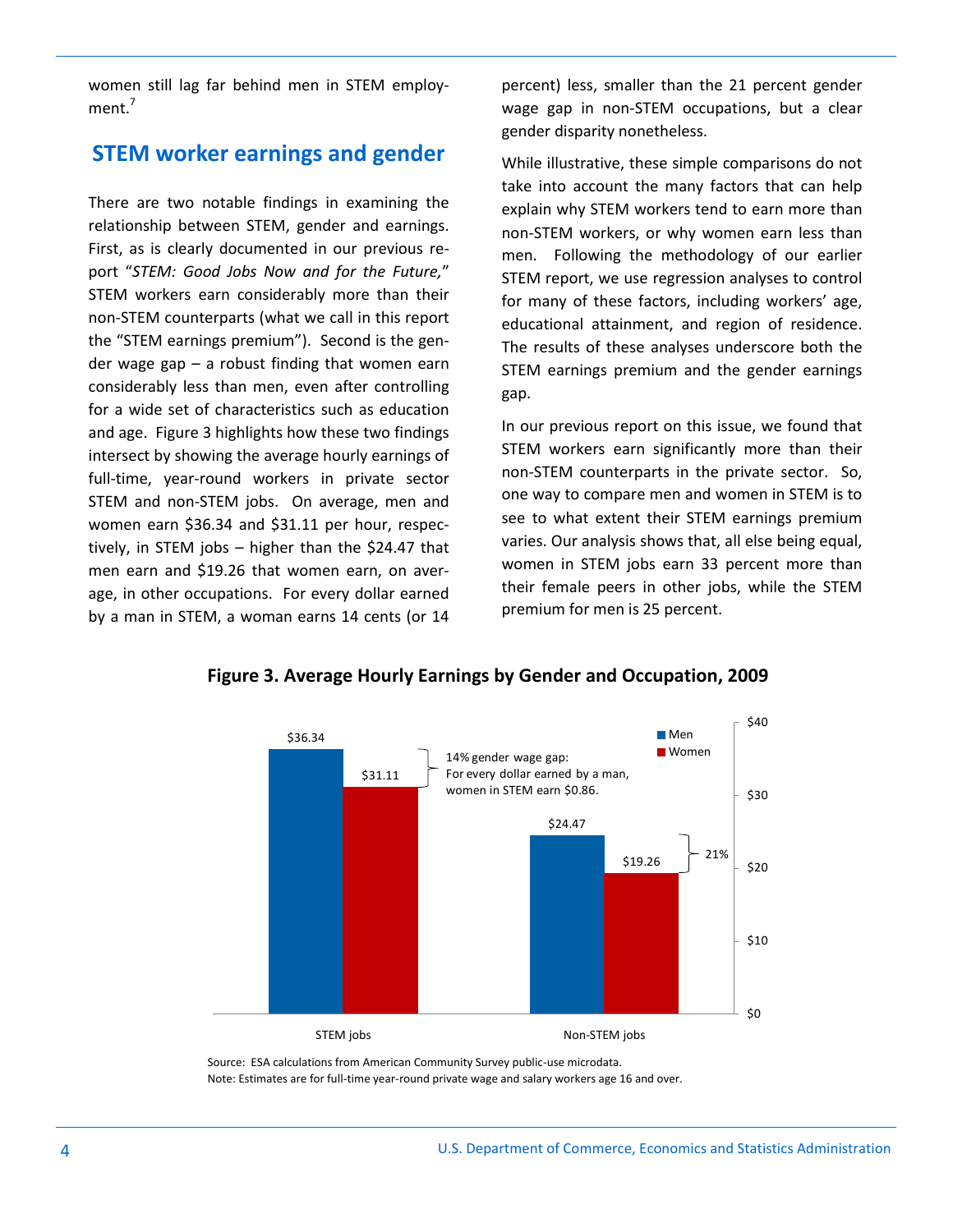### **Figure 4. Regression-adjusted Gender Wage Gap of College-educated STEM Workers by Occupation, 2009**



Source: ESA calculations from American Community Survey public-use microdata. Note: Estimates are for full-time year-round private wage and salary workers age 25 and over.

Given that the STEM premium for women is higher than for men, we would expect women in STEM to face a smaller gender earnings gap than women in other occupations. Not surprisingly, we find that the gap shrinks but does not disappear for women in STEM. Furthermore, as we look at more specific groups of STEM workers (which allows us to make better "apples-to-apples" comparisons of male and female wages), we find an even smaller gender wage difference. Figure 4 shows the regressionadjusted gender wage gap for college-educated STEM workers in each of the four major occupational groups. Interestingly, the most maledominated STEM occupational group—engineers is also the one with the smallest regressionadjusted wage gap; female engineers earned 7 percent less per hour than male counterparts. Physical and life sciences occupations, the most genderbalanced STEM group, have an 8 percent wage gap, and STEM managers a 9 percent gap. Notably higher was the 12 percent gender wage gap in computer and math occupations.

## **STEM degrees and fields of study by gender**

Since the gateway to many high-paying STEM jobs is a STEM degree, it is useful to examine the extent to which college-educated workers had STEM degrees. The 2009 ACS provides a rich new data source for analyzing the link between undergraduate studies and subsequent employment. The ACS data on undergraduate fields of study show that women account for nearly half of employed college graduates age 25 and over, but only about 25 percent of employed STEM degree holders and an even smaller share  $-$  just about 20 percent  $-$  of STEM degree holders working in STEM jobs.

There were 2.5 million college-educated working women with STEM degrees in 2009 compared with 6.7 million men. What makes this disparity even more alarming is that, in the overall labor force, there are 21.4 million women (49 percent of the total) and 22.2 million men who are employed and have bachelor's degrees.

Among STEM majors, the distribution of men and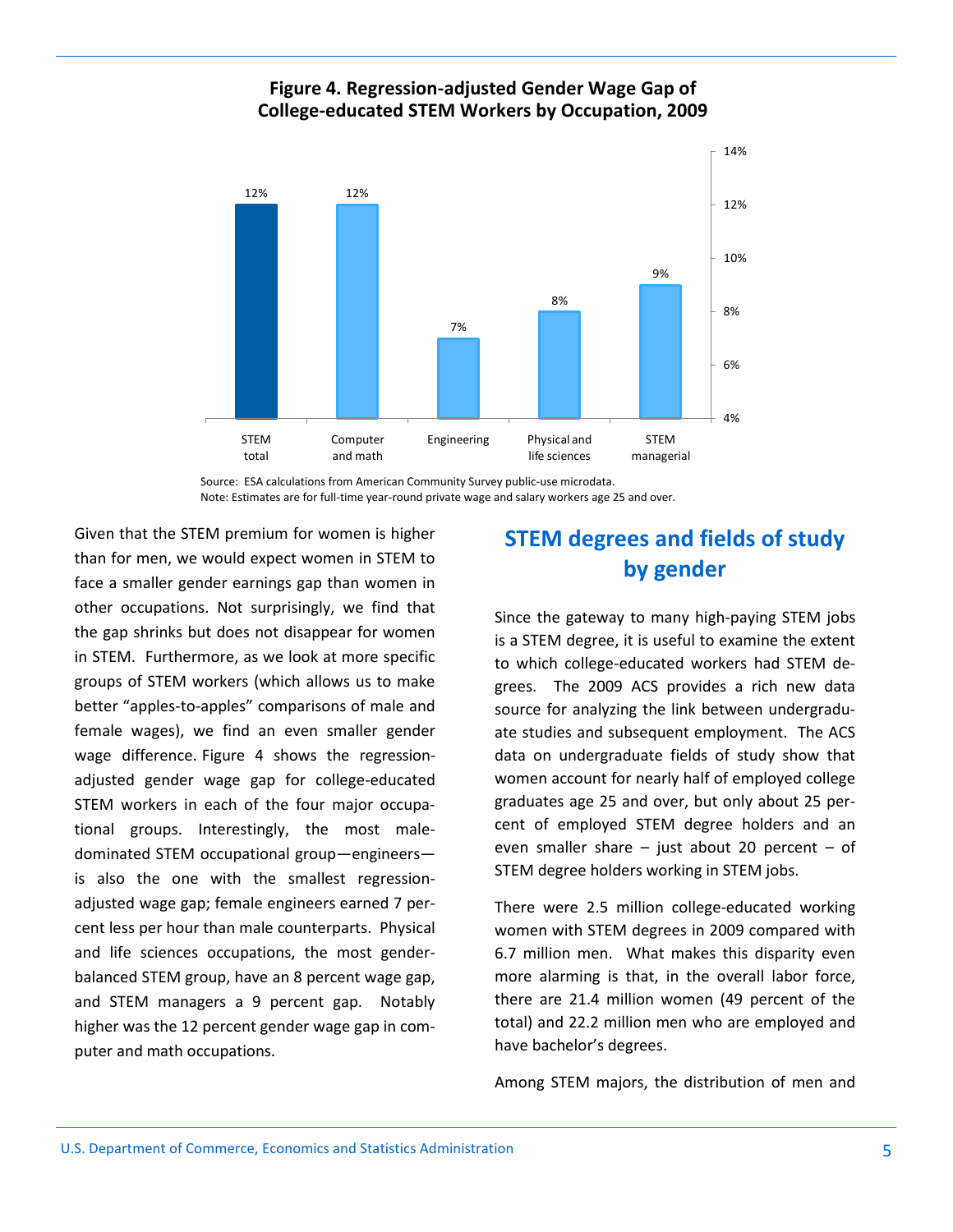

## **Figure 5. College-educated Workers with a STEM Degree by Gender and STEM Degree Field, 2009**

Source: ESA calculations from American Community Survey public-use microdata. Note: Estimates are for employed persons age 25 and over. The shares for men and women do not add up to 100% due to rounding.

women differs significantly. As shown in Figure 5, well over half (57 percent) of female STEM majors study physical and life sciences, while fewer than one-third (31 percent) of men choose these fields. The share of women choosing math majors is also higher than men: 10 versus 6 percent. The bulk of men with STEM majors (48 percent) choose engineering degrees, two-and-a-half times the share of women who choose engineering. Equal shares of male and female STEM majors enter computer science. In terms of raw numbers, however, men in the workforce with STEM degrees outnumber women across all four fields of study.<sup>8</sup>

## **STEM degrees and careers by gender STEM premiums and gender**

As noted in the previous section, college-educated women are much less likely than men to major in STEM fields. But even when women choose STEM degrees, their typical career paths diverge substantially from their male counterparts. About 40 percent (2.7 million) of men with STEM college degrees work in STEM jobs, whereas only 26 percent (0.6 million) of women with STEM degrees work in

### STEM jobs. (See Figure 6.)

Men are more likely to have non-STEM management jobs than women, 16 percent and 11 percent, respectively. In contrast, female STEM majors are twice as likely as men to work in education or healthcare. Nearly one in five STEM collegeeducated women works in healthcare occupations, compared with about one in ten men. Likewise, approximately 14 percent of female STEM majors end up in education occupations, compared with approximately 6 percent of men. Similar shares of men and women with STEM degrees worked in business and financial occupations or other fields.

As highlighted in our earlier STEM report, receiving a STEM degree tends to result in higher earnings later in life. Figure 7 illustrates the considerable extent to which the earnings premium from having a STEM job or STEM degree varies by gender. Women enjoy a much bigger STEM job premium than men, but a slightly smaller premium for having earned a STEM bachelor's degree. Specifically, when we control for whether or not women have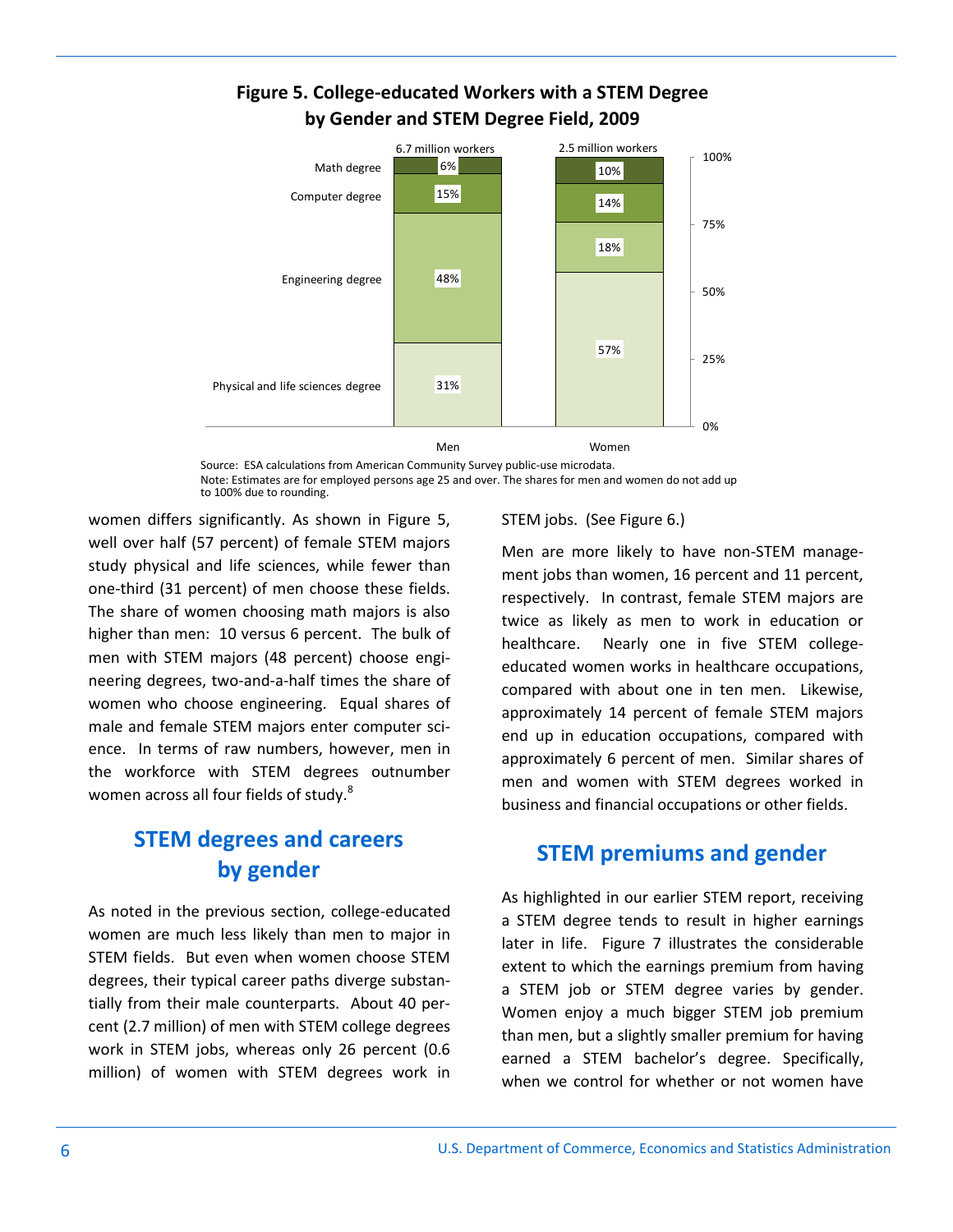## **Figure 6. College-educated Workers with a STEM Degree by Gender and STEM Occupation, 2009**



Source: ESA calculations from American Community Survey public-use microdata. Note: Estimates are for employed persons age 25 and over. The shares for men and women do not add up to 100% due to rounding.

STEM degrees, we find that college-educated women (regardless of choice of undergraduate major) earn 20 percent more in STEM jobs than elsewhere. This is nearly double the 11 percent premium that college-educated men realize working in STEM. On the other hand, female STEM degree holders earn 9 percent more than women with other degrees, regardless of their job. The STEM degree premium for men is somewhat higher at nearly 12 percent. The biggest STEM-related wage premiums go to men and women who both major in a STEM field and choose a STEM job. This career path nets women 29 percent higher hourly earnings, on average, than their peers who have neither a STEM degree nor a STEM job. The corresponding premium for men is smaller, but also sizeable, at 23 percent.



## **Figure 7. Wage Premium from Having a STEM Job and/or Degree**

Source: ESA calculations from American Community Survey public-use microdata. Note: Estimates are for full-time year-round private wage and salary workers who have at least a bachelor's degree and are age 25 and over.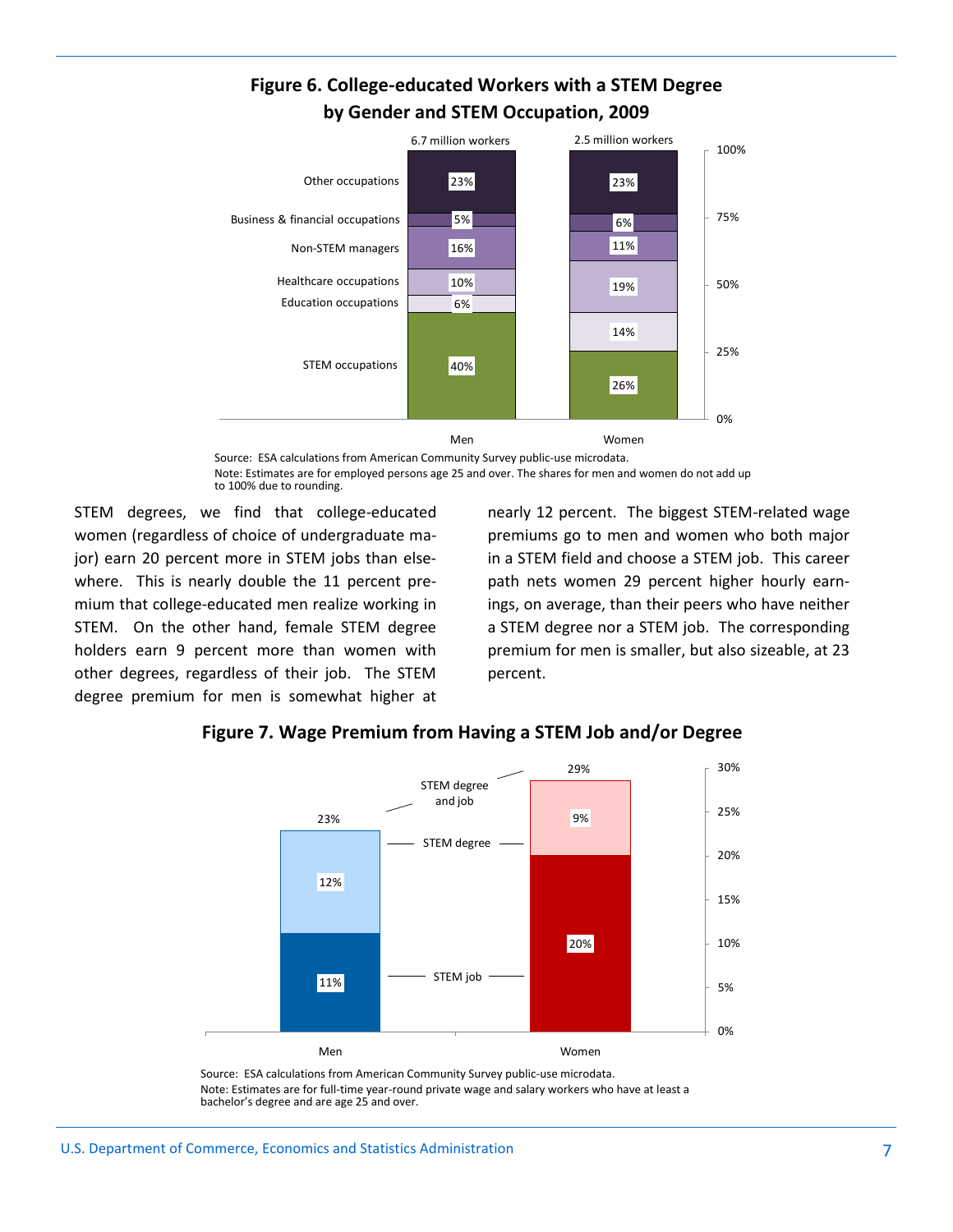## **Conclusion**

This report finds that women are underrepresented both in STEM jobs and STEM undergraduate degrees and have been consistently over the last decade. The relatively few women who receive STEM degrees are concentrated in physical and life sciences, in contrast to men, who are concentrated primarily in engineering. Women who do receive STEM degrees are less likely to work in STEM jobs than their male counterparts. And while women working in STEM jobs earn less than their male counterparts, they experience a smaller gender wage gap compared to others in non-STEM occupations.

The underrepresentation of women in STEM majors and jobs may be attributable to a variety of factors. These may include different choices men and women typically make in response to incentives in STEM education and STEM employment – for example, STEM career paths may be less accommodating to people cycling in and out of the workforce to raise a family  $-$  or it may be because there are relatively few female STEM role models. Perhaps strong gender stereotypes discourage women from pursuing STEM education and STEM jobs.

While this report does not  $-$  and cannot  $-$  explain why gender differences in STEM exist, it does aim to provide data and insight that will enable more informed policymaking. The findings provide definitive evidence of a need to encourage and support women in STEM with a goal of gender parity. Given the high-quality, well-paying jobs in the fields of science, technology, engineering and math, there is great opportunity for growth in STEM in support of American competitiveness, innovation and jobs of the future.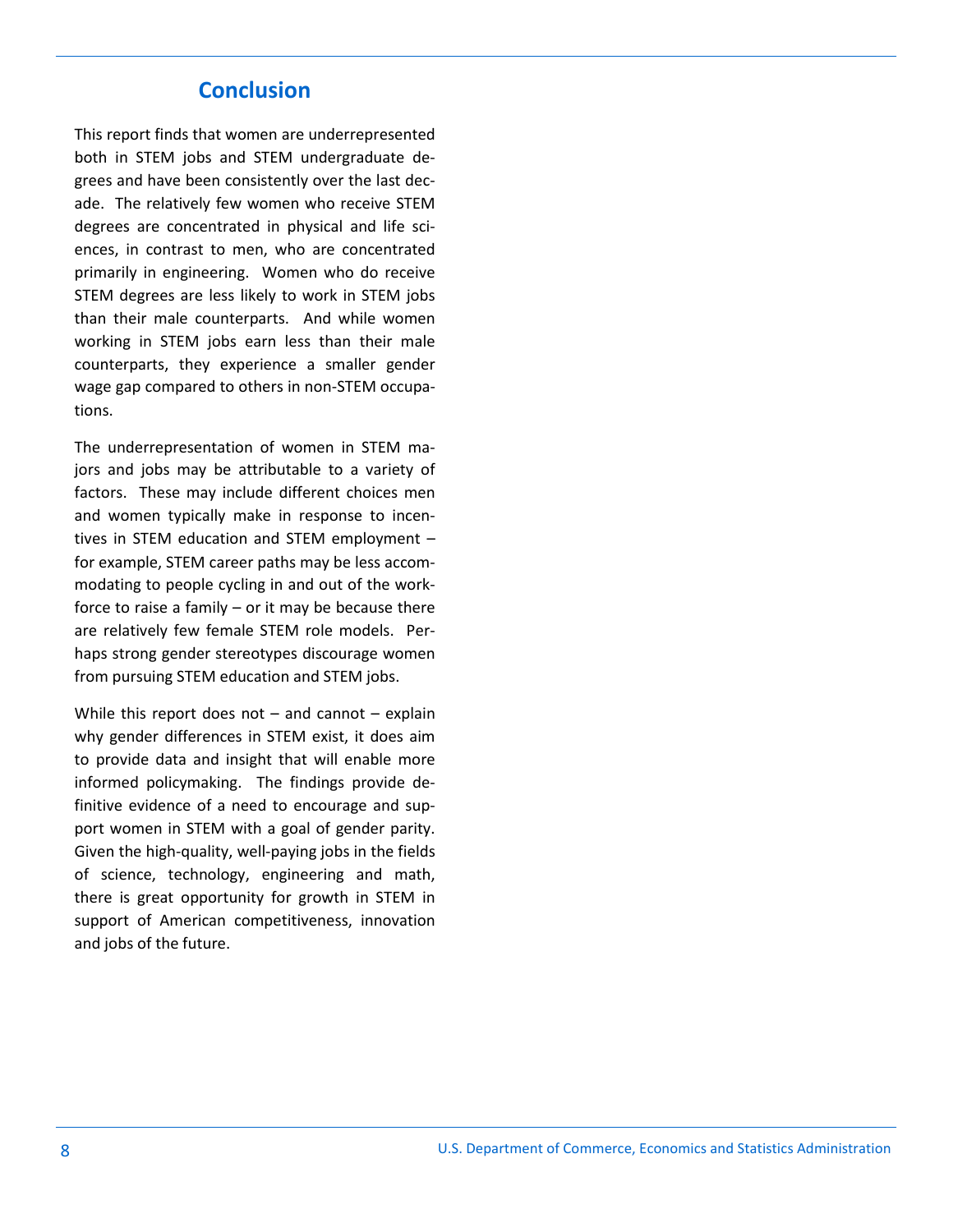## **Appendix Table 1. Detailed STEM occupations and Standard Occupational Classification (SOC)**

| Occupation                                  | <b>SOC</b><br>Code | Occupation                                          | SOC code |
|---------------------------------------------|--------------------|-----------------------------------------------------|----------|
|                                             |                    | Computer and math occupations                       |          |
| Computer scientists and systems analysts    | 15-10XX            | Network systems and data communications<br>analysts | 15-1081  |
| Computer programmers                        | 15-1021            | Mathematicians                                      | 15-2021  |
| Computer software engineers                 | 15-1030            | Operations research analysts                        | 15-2031  |
| Computer support specialists                | 15-1041            | <b>Statisticians</b>                                | 15-2041  |
| Database administrators                     | 15-1061            | Miscellaneous mathematical science occupa-<br>tions | 15-2090  |
| Network and computer systems administrators | 15-1071            |                                                     |          |

### *Engineering and surveying occupations*

| Surveyors, cartographers, and photogrammet-<br>Aerospace engineers                         | 17-1020<br>17-2011 | Materials engineers<br>Mechanical engineers<br>Mining and geological engineers, including | 17-2131<br>17-2141<br>17-2151 |
|--------------------------------------------------------------------------------------------|--------------------|-------------------------------------------------------------------------------------------|-------------------------------|
| Agricultural engineers                                                                     | 17-2021            | mining safety engineers                                                                   |                               |
| <b>Biomedical engineers</b>                                                                | 17-2031            | Nuclear engineers                                                                         | 17-2161                       |
| Chemical engineers                                                                         | 17-2041            | Petroleum engineers                                                                       | 17-2171                       |
| Civil engineers                                                                            | 17-2051            | Engineers, all other                                                                      | 17-2199                       |
| Computer hardware engineers                                                                | 17-2061            | <b>Drafters</b>                                                                           | 17-3010                       |
| Electrical and electronic engineers                                                        | 17-2070            | Engineering technicians, except drafters                                                  | 17-3020                       |
| Environmental engineers                                                                    | 17-2081            | Surveying and mapping technicians                                                         | 17-3031                       |
| Industrial engineers, including health and safety<br>Marine engineers and naval architects | 17-2110<br>17-2121 | Sales engineers                                                                           | 41-9031                       |

### *Physical and life sciences occupations*

| Agricultural and food scientists           | 19-1010 | Physical scientists, all other                   | 19-2099 |
|--------------------------------------------|---------|--------------------------------------------------|---------|
| <b>Biological scientists</b>               | 19-1020 | Agricultural and food science technicians        | 19-4011 |
| Conservation scientists and foresters      | 19-1030 | <b>Biological technicians</b>                    | 19-4021 |
| <b>Medical scientists</b>                  | 19-1040 | Chemical technicians                             | 19-4031 |
| Astronomers and physicists                 | 19-2010 | Geological and petroleum technicians             | 19-4041 |
| Atmospheric and space scientists           | 19-2021 | Nuclear technicians                              | 19-4051 |
|                                            |         | Other life, physical, and social science techni- |         |
| Chemists and materials scientists          | 19-2030 | cians                                            | 19-40XX |
| Environmental scientists and geoscientists | 19-2040 |                                                  |         |

| STEM managerial occupations               |         |                           |         |  |  |
|-------------------------------------------|---------|---------------------------|---------|--|--|
| Computer and information systems managers | 11-3021 | Natural sciences managers | 11-9121 |  |  |
| <b>Engineering managers</b>               | 11-9041 |                           |         |  |  |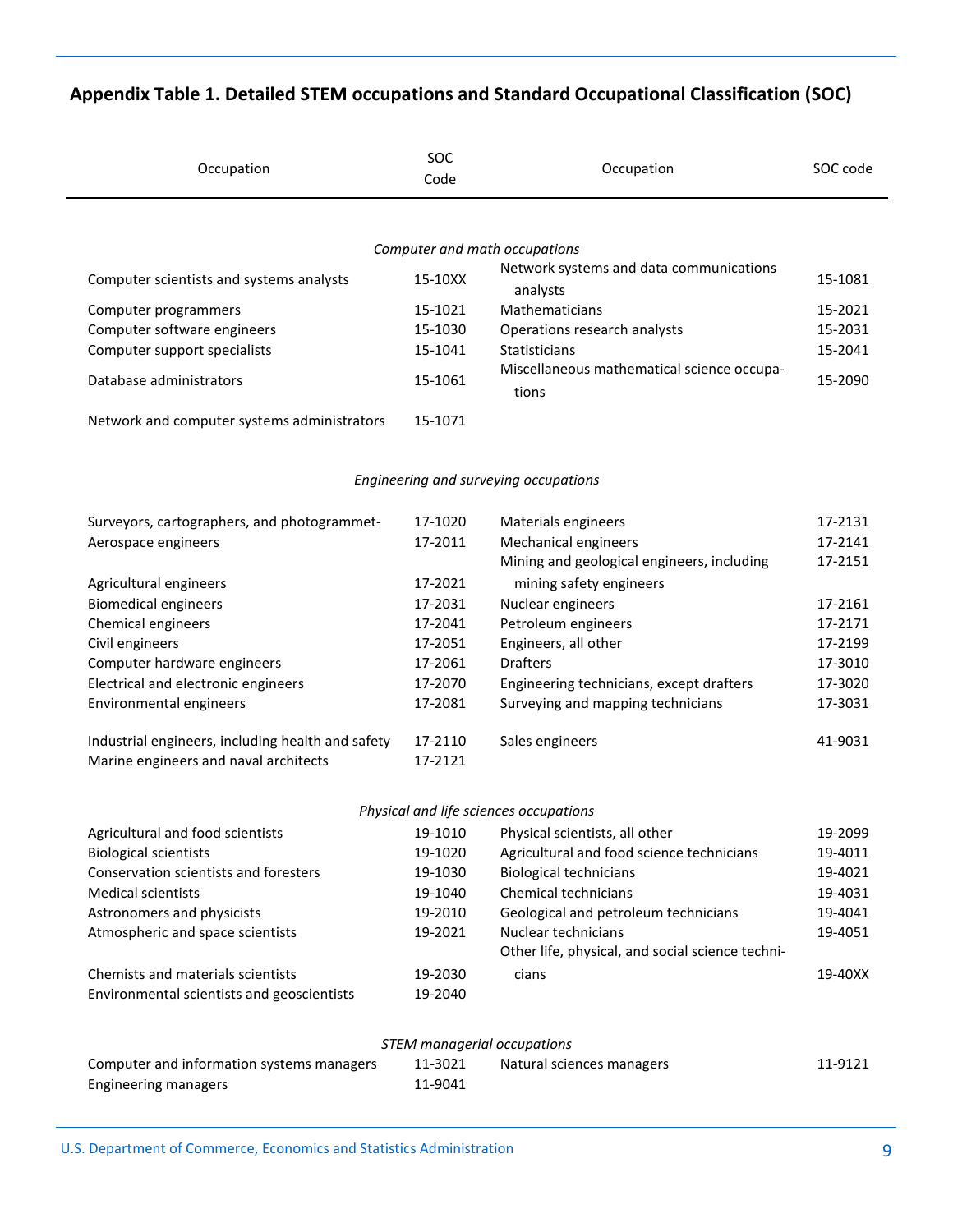### **Appendix Table 2. Detailed STEM undergraduate majors**

- Computer and information systems
- 
- 
- Applied mathematics
- 
- 
- 
- 
- 
- 
- 
- 
- Electrical engineering Nuclear engineering Military technologies
- Engineering mechanics physics and science
- 
- 
- 
- Soil science **Chemistry Chemistry Physiology Chemistry Chemistry**
- 
- 
- Biochemical sciences Nutrition sciences Oceanography
- 
- 
- Ecology
- *Computer majors*
- 
- 

### *Math majors*

### *Engineering majors*

- General engineering Environmental engineering Petroleum engineering
- Aerospace engineering <br>engineering engineering
- Biological engineering <br> **Industrial and manufacturing**<br> **Industrial and manufacturing**
- Architectural engineering values and Materials engineering and materials science
	-
	-
- Civil engineering **Mining and mineral** engineering
- Computer engineering Naval architecture and marine engineering
	-

*Physical and life sciences majors*

- 
- 
- 
- 
- 
- Biology Miscellaneous biology Geosciences
	-
- Botany **Access Physics** Neuroscience **Access Physics** Physics
- Molecular biology **Cognitive science and** biopsychology
- Computer science **Computer administration** management and security
- Computer programming and <br>
data processing **a** Information sciences<br>
data processing<br>
data processing telecommunications
- Mathematics extending the Statistics and decision science Mathematics and computer science
	-
	- Miscellaneous engineering
	- Engineering technologies
	- Engineering and industrial management
- Biomedical engineering Mechanical engineering Electrical engineering technology
- Chemical engineering Metallurgical engineering Industrial production technologies
	- Mechanical engineering related technologies
	- Miscellaneous engineering technologies
	-
- Animal sciences Genetics Constanting Physical sciences Genetics Physical sciences
- Food science **Microbiology Astronomy and astrophysics Astronomy and astrophysics •** Astronomy and astrophysics
- Plant science and agronomy Pharmacology Pharmacology Atmospheric sciences and meteorology
	-
- Environmental science  $\bullet$  Zoology  $\bullet$  Geology and earth science
	-
	-
	-
	- Nuclear, industrial radiology, and biological technologies